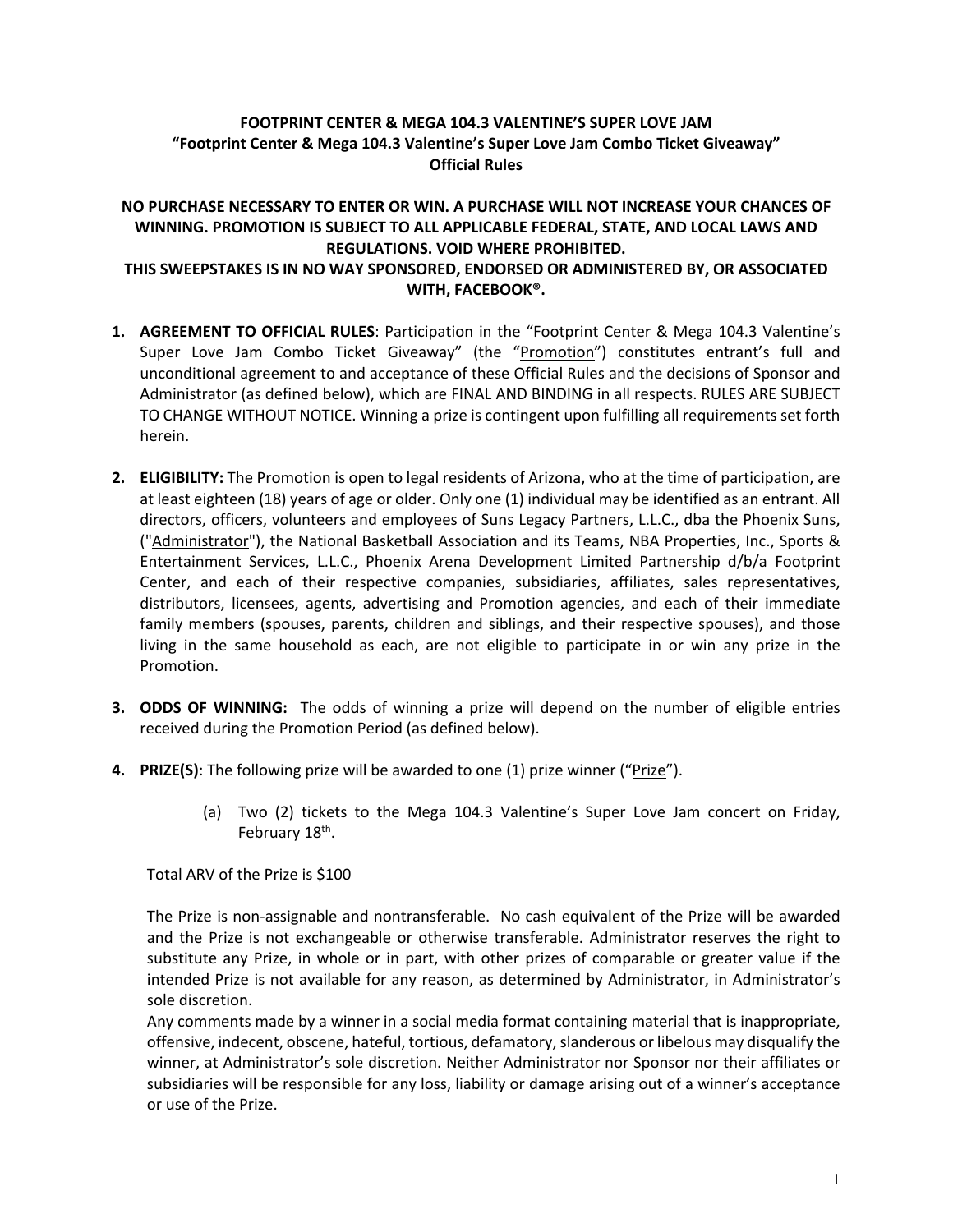- **5. PROMOTION PERIOD:** The Promotion will begin on Monday, February 14, 2022 at 5:01 PM MST and end on Tuesday, February 15, 2022 at 10:01 PM MST ("Promotion Period"). The Administrator's computer system shall be the official timekeeper.
- **6. HOW TO ENTER:** To enter the Promotion, during the Promotion Period, entrant must complete all non-optional data requested on the Facebook® entry form. Incomplete and duplicate entries will be void. Limit one (1) entry per person. All entries become the property of the Administrator and will not be acknowledged or returned. All information submitted by entrants is subject to the Sponsor's and, the Administrator's privacy policies accessible at and http://www.nba.com/news/privacy\_policy.html#/.
- **7. WINNER(S) SELECTION:** Administrator will conduct one (1) random drawing on or about Wednesday, February 16, 2022 at 12:00 PM local Phoenix time, from all the eligible entrants received during the Promotion Period. All potential winners are subject to eligibility verification by Administrator. An entrant is not a winner of any Prize, even if notified of being a winner, unless and until the entrant's eligibility has been verified.
- **8. WINNER(S) VERIFICATION**: Winner will be notified by email and will be required to execute and return an affidavit of eligibility/liability release and, where lawful, a publicity release (collectively, the "Winner's Agreement") within seventy-two (72) hours of date of issuance. Each entrant understands that Administrator or its respective agents may advise the United States Internal Revenue Service ("IRS") of the value of the prize awarded to entrant from entrant's participation in the Promotion the form of an IRS Form W-9, or otherwise. Entrant must currently be a legal resident of the United States to be awarded any prize. Entrant understands that prior to being entitled to receive any prize, and prior to receiving any prize, entrant will first provide Administrator with all of entrant's applicable taxpayer identification information and other required and reasonably requested tax and tax-related documentation (e.g., IRS Form 1099), and that entrant's failure to provide such information to Administrator will result in entrant's automatic ineligibility to receive any prize. In the event: (a) such potential winner declines the prize in writing, (b) the Winner's Agreement or tax-related documents are not returned within the time period stated above, (c) prize or prize notification is returned as undeliverable, (d) the Administrator is unable to contact a potential winner within a reasonable time period, or a potential winner is not otherwise in compliance with these Official Rules, the prize will be forfeited and, at Administrator's sole discretion and time permitting, Sponsor may select an alternate winner from all remaining eligible entries. There will be three (3) alternate drawings for the Prize after which such Prize will remain un-awarded. Prizes will be fulfilled approximately seven (7) calendar days after the drawing. Limit one (1) Prize per person/per authorized account holder/per household. "Authorized Account Holder" is defined as the natural person who is assigned to the e-mail address by an Internet access provider, online service provider, or other organization (e.g., business, educational institution, etc.) which is responsible for assigning e-mail addresses for the domain associated with the submitted e-mail address. In the event of a dispute as to any e-mail entry submitted, e-mail entries submitted will be deemed made by the authorized account holder of the email address submitted at the time of entry. Proof of being the authorized account holder may be required.
- **9. TAXES AND EXPENSES:** Winner is responsible for all applicable taxes (including, but not limited to federal, state, local and/or income) and other fees and expenses associated with the Prize.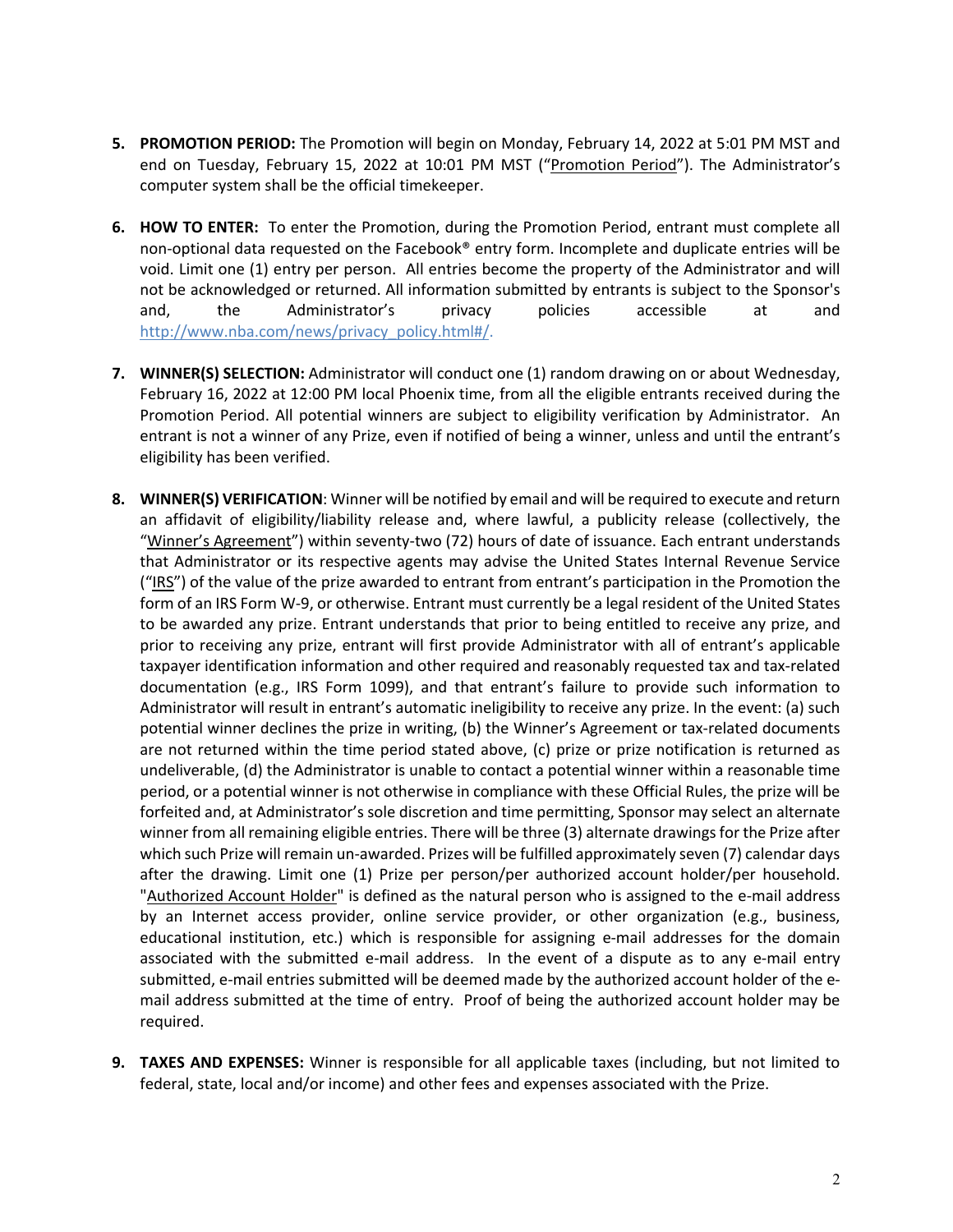- **10. CONDITION/USE RIGHTS:** Except where prohibited by law, by accepting any prize, each entrant and entrant's parent or legal guardian consents to Sponsor, Suns Legacy Partners, L.L.C., National Basketball Association and its Member Teams, NBA Properties, Inc., Phoenix Arena Development Limited Partnership, Sports and Entertainment Services, LLC, and each of their respective parents, subsidiaries, affiliates, directors, owners, members, governors, officers, sponsors, employees and agents right to print, publish, broadcast and use worldwide in any media now known or hereinafter known, the winner's name, address, voice, statement, picture or other likeness, without additional compensation (other than the specific prize described herein), for public relations, advertising and promotional purposes as may be determined by Administrator.
- **11. RELEASE AND LIMITATIONS ON LIABILITY:** As a condition of participating in the Promotion, entrants agree to release and hold harmless all directors, officers, volunteers and employees of Sponsor, Administrator, the National Basketball Association and its Teams, NBA Properties, Inc., Sports & Entertainment Services, L.L.C., Suns Legacy Partners, L.L.C., Phoenix Arena Development Limited Partnership, the City of Phoenix and each of their respective parent companies, subsidiaries, affiliates, sales representatives, distributors, licensees, agents, advertising and Promotion agencies (the "Released Parties") from and against any claim or cause of action arising out of participation in the Promotion, or receipt or use of any prize, including, but not limited to: (a) unauthorized human intervention in the Promotion; (b) technical errors related to computers, servers, providers, or telephone or network lines; (c) printing errors; (d) lost, late, misdirected, incorrect, garbled, or incompletely received entries; (e) errors in the administration of the Promotion or the processing of entries; (f) injury or damage to persons or property which may be caused, directly or indirectly, in whole or in part, from entrant's participation in the Promotion or acceptance, receipt, use, or misuse of any prize, or travel to any Promotion-related events; and (g) any claims based on publicity rights, copyright/trademark infringement, intellectual property rights, defamation, invasion of privacy, or merchandise delivery. ENTRANT FURTHER AGREES TO RELEASE THE RELEASED PARTIES AND THEIR DESIGNEES AND ASSIGNS FROM ANY LIABILITY WHATSOEVER, AND TO WAIVE ANY AND ALL CAUSES OF ACTION, FOR ANY CLAIMS, COSTS, INJURIES, LOSSES AND DAMAGES OF ANY KIND ARISING OUT OF OR IN CONNECTION WITH THE PROMOTION OR ACCEPTANCE, POSSESSION, OR USE OF ANY PRIZE (INCLUDING, WITHOUT LIMITATION, ATTORNEYS' FEES, CLAIMS, COSTS, PERSONAL INJURIES, LOSSES AND DAMAGES RELATED TO PERSONAL INJURIES, DEATH, DAMAGE TO OR DESTRUCTION OF PROPERTY, RIGHTS OF PUBLICITY OR PRIVACY, DEFAMATION OR PORTRAYAL IN A FALSE LIGHT, WHETHER INTENTIONAL OR UNINTENTIONAL), WHETHER UNDER A THEORY OF CONTRACT, TORT (INCLUDING NEGLIGENCE), WARRANTY OR OTHER THEORY. Administrator is not responsible if any prize cannot be awarded due to travel cancellations, delays or interruptions due to acts of God, acts of war, natural disasters, weather or acts of terrorism. Failure to enforce any term of these Official Rules shall not constitute a waiver of that provision.
- **12. CANCELLATION/SUSPENSION**: If for any reason the Promotion is impaired in any way for any reason, including, but not limited to, infection by computer virus, bugs, tampering, unauthorized intervention, fraud, action of entrants, technical failures or any other causes which in the opinion of Administrator, corrupt or affect the administration, security, fairness, integrity, or proper conduct of this Promotion, Administrator reserves the right at its sole discretion to cancel, terminate, modify, or suspend the Promotion. If Administrator decides to reconvene the Promotion after a suspension, the determination of the prize winner(s) will be made, from among all eligible, non-suspect entries received as of the date of the suspension, as Administrator determines at its sole discretion.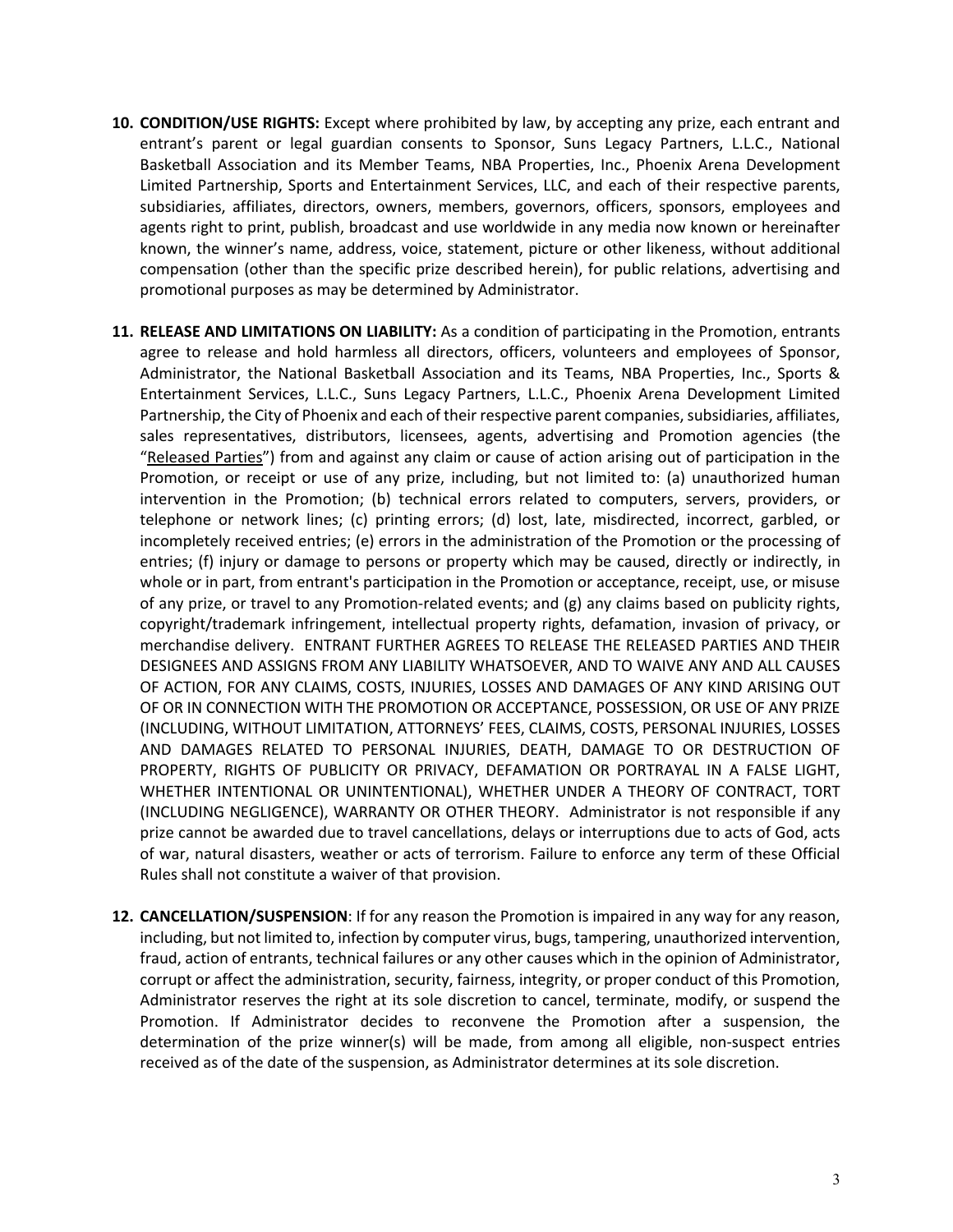- **13. DISQUALIFICATION:** Failure to comply with these Official Rules may result in disqualification. Administrator reserve the exclusive right to disqualify any individual from the Promotion that it finds, in their sole discretion, to be tampering with the entry process, or the operation of the Promotion, to be acting, or be, in violation of the Official Rules; or to be acting in an unreasonable, nonsportsmanlike or disruptive manner, or with intent to annoy, abuse, threaten or harass any other person or interfere in any manner with any aspect or portion of this Promotion. Any use of robotic, automatic, macro, programmed, copied, or like entry methods, shall void all such entries by any such methods, and shall disqualify any entrant using such methods from the current Promotion and any future promotions. CAUTION: Any attempt by an entrant or any other individual to deliberately damage or undermine the legitimate operation of the Promotion may be a violation of state and/or federal criminal and civil laws and, should such an attempt be made, Administrator reserves the right to cooperate in the prosecution of any such individual(s) and to pursue all remedies to the fullest extent permitted by law.
- **14. DISPUTE RESOLUTION AND CHOICE OF LAW:** Except where prohibited, entrants agree that: (a) any and all disputes, claims, and or causes of action arising out of or connected with this Promotion, or any prizes awarded, or the administration of the Promotion, or the determination of the winner(s), shall be resolved individually, without resort to any form of class action lawsuit, and exclusively by arbitration, to take place in Maricopa County, Phoenix, Arizona pursuant to the Rules of the American Arbitration Association, then effective; (b) any and all claims, judgments, and awards shall be limited to actual out-of-pocket costs incurred, including costs associated with entering this Promotion but SHALL NOT include attorneys' fees; and (c) under no circumstances will an entrant be permitted to obtain awards for and entrants hereby waive all rights to claim indirect, punitive, incidental, and consequential damages and any other damages, other than for actual out-of-pocket expenses, and any and all rights to have damages multiplied or otherwise increased. Except where prohibited, all issues and questions concerning the construction, validity, interpretation, and enforceability of these Official Rules, or the rights and obligations of entrants and the Administrator in connection with this Promotion, shall be governed by, and construed in accordance with, the laws of the State of Arizona, excluding Arizona's conflicts of law doctrine.
- **15. WINNERS LIST:** For a list of winners, send a self-addressed, stamped envelope for receipt by February 16, 2021 to: Phoenix Suns, "Footprint Center & Mega 104.3 Valentine's Super Love Jam Combo Ticket Giveaway" c/o Adana Davis, 201 E. Jefferson Street, Phoenix, AZ 85004. For a copy of these Official Rules, please visit www.suns.com.
- **16. MISCELLANEOUS:** By entering this contest you agree and acknowledge that you may be contacted in the future by the Sponsor, Suns Legacy Partners, L.L.C., National Basketball Association and its Member Teams, NBA Properties, Inc., Phoenix Arena Development Limited Partnership, Sports and Entertainment Services, LLC, and each of their respective parents, subsidiaries, affiliates, directors, owners, members, governors, officers, sponsors, employees and agents, and your name and any other personal information you have provided will automatically be added to the "In The Post" and "Downtown Live" databases, from which you will receive e-mails containing news and Sweepstake information at the e-mail address which you have provided.
- **17. PRIVACY**. By participating in the Contest, Entrant authorizes Suns Legacy Partners, L.L.C. to collect, use, process, transfer and store all data provided by Entrant, including without limitation, personal data, to the United States, or any location(s) throughout the world that such parties deem necessary, whether within Entrant's country of residence or elsewhere, and with such party(ies) as Sponsor and